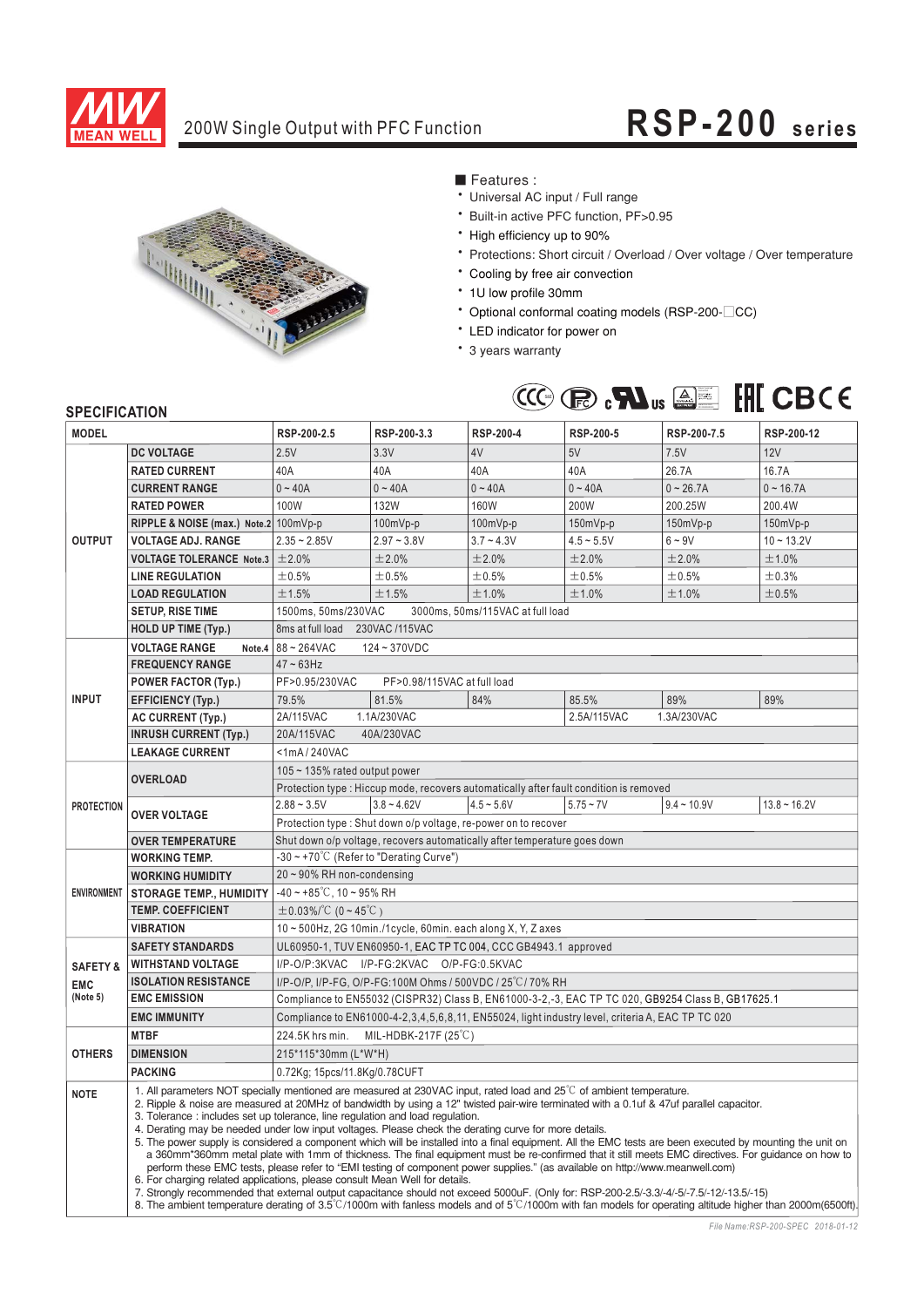

# 200W Single Output with PFC Function **RSP-200 series**



■ Features :

- Universal AC input / Full range
- \* Built-in active PFC function, PF>0.95
- \* High efficiency up to 90%
- \* Protections: Short circuit / Overload / Over voltage / Over temperature
- \* Cooling by free air convection
- \* 1U low profile 30mm
- \* Optional conformal coating models (RSP-200-<sup>CC</sup>)
- \* LED indicator for power on
- \* 3 years warranty



### **SPECIFICATION**

| <b>MODEL</b>        |                                                                                                                                                                                                                                                                                                                                                                                                                                                                                                                                                                                                                                                                                                                                                                                                                                                                                                                                                                                                                                                                                                                                                                                                                              | RSP-200-13.5                                                                                      | RSP-200-15                                | RSP-200-24     | RSP-200-27     | RSP-200-36     | RSP-200-48   |  |  |  |  |
|---------------------|------------------------------------------------------------------------------------------------------------------------------------------------------------------------------------------------------------------------------------------------------------------------------------------------------------------------------------------------------------------------------------------------------------------------------------------------------------------------------------------------------------------------------------------------------------------------------------------------------------------------------------------------------------------------------------------------------------------------------------------------------------------------------------------------------------------------------------------------------------------------------------------------------------------------------------------------------------------------------------------------------------------------------------------------------------------------------------------------------------------------------------------------------------------------------------------------------------------------------|---------------------------------------------------------------------------------------------------|-------------------------------------------|----------------|----------------|----------------|--------------|--|--|--|--|
|                     | <b>DC VOLTAGE</b>                                                                                                                                                                                                                                                                                                                                                                                                                                                                                                                                                                                                                                                                                                                                                                                                                                                                                                                                                                                                                                                                                                                                                                                                            | 13.5V                                                                                             | 15V                                       | <b>24V</b>     | <b>27V</b>     | 36V            | 48V          |  |  |  |  |
| <b>OUTPUT</b>       | <b>RATED CURRENT</b>                                                                                                                                                                                                                                                                                                                                                                                                                                                                                                                                                                                                                                                                                                                                                                                                                                                                                                                                                                                                                                                                                                                                                                                                         | 14.9A                                                                                             | 13.4A                                     | 8.4A           | 7.5A           | 5.56A          | 4.2A         |  |  |  |  |
|                     | <b>CURRENT RANGE</b>                                                                                                                                                                                                                                                                                                                                                                                                                                                                                                                                                                                                                                                                                                                                                                                                                                                                                                                                                                                                                                                                                                                                                                                                         | $0 - 14.9A$                                                                                       | $0 - 13.4A$                               | $0 - 8.4A$     | $0 - 7.5A$     | $0 - 5.56A$    | $0 - 4.2A$   |  |  |  |  |
|                     | <b>RATED POWER</b>                                                                                                                                                                                                                                                                                                                                                                                                                                                                                                                                                                                                                                                                                                                                                                                                                                                                                                                                                                                                                                                                                                                                                                                                           | 201.15W                                                                                           | 201W                                      | 201.6W         | 202.5W         | 200.16W        | 201.6W       |  |  |  |  |
|                     | RIPPLE & NOISE (max.) Note.2 150mVp-p                                                                                                                                                                                                                                                                                                                                                                                                                                                                                                                                                                                                                                                                                                                                                                                                                                                                                                                                                                                                                                                                                                                                                                                        |                                                                                                   | $150mVp-p$                                | $150mVp-p$     | 200mVp-p       | 220mVp-p       | 240mVp-p     |  |  |  |  |
|                     | <b>VOLTAGE ADJ. RANGE</b>                                                                                                                                                                                                                                                                                                                                                                                                                                                                                                                                                                                                                                                                                                                                                                                                                                                                                                                                                                                                                                                                                                                                                                                                    | $12 - 15V$                                                                                        | $13.5 - 18V$                              | $20 - 26.4V$   | $26 - 31.5V$   | $32.4 - 39.6V$ | $41 - 56V$   |  |  |  |  |
|                     | <b>VOLTAGE TOLERANCE Note.3</b>                                                                                                                                                                                                                                                                                                                                                                                                                                                                                                                                                                                                                                                                                                                                                                                                                                                                                                                                                                                                                                                                                                                                                                                              | $\pm 1.0\%$                                                                                       | ±1.0%                                     | ±1.0%          | ±1.0%          | ±1.0%          | ±1.0%        |  |  |  |  |
|                     | <b>LINE REGULATION</b>                                                                                                                                                                                                                                                                                                                                                                                                                                                                                                                                                                                                                                                                                                                                                                                                                                                                                                                                                                                                                                                                                                                                                                                                       | ±0.3%                                                                                             | ±0.3%                                     | ±0.2%          | ±0.2%          | ±0.2%          | ±0.2%        |  |  |  |  |
|                     | <b>LOAD REGULATION</b>                                                                                                                                                                                                                                                                                                                                                                                                                                                                                                                                                                                                                                                                                                                                                                                                                                                                                                                                                                                                                                                                                                                                                                                                       | ±0.5%                                                                                             | ±0.5%                                     | ±0.5%          | ±0.5%          | ±0.5%          | ±0.5%        |  |  |  |  |
|                     | <b>SETUP, RISE TIME</b>                                                                                                                                                                                                                                                                                                                                                                                                                                                                                                                                                                                                                                                                                                                                                                                                                                                                                                                                                                                                                                                                                                                                                                                                      | 1500ms, 50ms/230VAC<br>3000ms, 50ms/115VAC at full load                                           |                                           |                |                |                |              |  |  |  |  |
|                     | <b>HOLD UP TIME (Typ.)</b>                                                                                                                                                                                                                                                                                                                                                                                                                                                                                                                                                                                                                                                                                                                                                                                                                                                                                                                                                                                                                                                                                                                                                                                                   | 230VAC /115VAC<br>8ms at full load                                                                |                                           |                |                |                |              |  |  |  |  |
|                     | <b>VOLTAGE RANGE</b><br>Note.4                                                                                                                                                                                                                                                                                                                                                                                                                                                                                                                                                                                                                                                                                                                                                                                                                                                                                                                                                                                                                                                                                                                                                                                               | 88~264VAC<br>124~370VDC                                                                           |                                           |                |                |                |              |  |  |  |  |
| <b>INPUT</b>        | <b>FREQUENCY RANGE</b>                                                                                                                                                                                                                                                                                                                                                                                                                                                                                                                                                                                                                                                                                                                                                                                                                                                                                                                                                                                                                                                                                                                                                                                                       | $47 \sim 63$ Hz                                                                                   |                                           |                |                |                |              |  |  |  |  |
|                     | <b>POWER FACTOR (Typ.)</b>                                                                                                                                                                                                                                                                                                                                                                                                                                                                                                                                                                                                                                                                                                                                                                                                                                                                                                                                                                                                                                                                                                                                                                                                   | PF>0.95/230VAC<br>PF>0.98/115VAC at full load                                                     |                                           |                |                |                |              |  |  |  |  |
|                     | <b>EFFICIENCY (Typ.)</b>                                                                                                                                                                                                                                                                                                                                                                                                                                                                                                                                                                                                                                                                                                                                                                                                                                                                                                                                                                                                                                                                                                                                                                                                     | 89%                                                                                               | 89.5%                                     | 89.5%          | 89%            | 90%            | 90%          |  |  |  |  |
|                     | <b>AC CURRENT (Typ.)</b>                                                                                                                                                                                                                                                                                                                                                                                                                                                                                                                                                                                                                                                                                                                                                                                                                                                                                                                                                                                                                                                                                                                                                                                                     | 2.5A/115VAC                                                                                       | 1.3A/230VAC                               |                |                |                |              |  |  |  |  |
|                     | <b>INRUSH CURRENT (Typ.)</b>                                                                                                                                                                                                                                                                                                                                                                                                                                                                                                                                                                                                                                                                                                                                                                                                                                                                                                                                                                                                                                                                                                                                                                                                 | 20A/115VAC<br>40A/230VAC                                                                          |                                           |                |                |                |              |  |  |  |  |
|                     | <b>LEAKAGE CURRENT</b>                                                                                                                                                                                                                                                                                                                                                                                                                                                                                                                                                                                                                                                                                                                                                                                                                                                                                                                                                                                                                                                                                                                                                                                                       | <1mA/240VAC                                                                                       |                                           |                |                |                |              |  |  |  |  |
| <b>PROTECTION</b>   |                                                                                                                                                                                                                                                                                                                                                                                                                                                                                                                                                                                                                                                                                                                                                                                                                                                                                                                                                                                                                                                                                                                                                                                                                              | $105 \sim 135\%$ rated output power                                                               |                                           |                |                |                |              |  |  |  |  |
|                     | <b>OVERLOAD</b>                                                                                                                                                                                                                                                                                                                                                                                                                                                                                                                                                                                                                                                                                                                                                                                                                                                                                                                                                                                                                                                                                                                                                                                                              | Protection type: Hiccup mode, recovers automatically after fault condition is removed             |                                           |                |                |                |              |  |  |  |  |
|                     | <b>OVER VOLTAGE</b>                                                                                                                                                                                                                                                                                                                                                                                                                                                                                                                                                                                                                                                                                                                                                                                                                                                                                                                                                                                                                                                                                                                                                                                                          | $15.7 - 18.4V$                                                                                    | $18.8 \sim 21.8$ V                        | $27.6 - 32.4V$ | $32.9 - 38.3V$ | $41.4 - 48.6V$ | $58.4 - 68V$ |  |  |  |  |
|                     |                                                                                                                                                                                                                                                                                                                                                                                                                                                                                                                                                                                                                                                                                                                                                                                                                                                                                                                                                                                                                                                                                                                                                                                                                              | Protection type: Shut down o/p voltage, re-power on to recover                                    |                                           |                |                |                |              |  |  |  |  |
|                     | <b>OVER TEMPERATURE</b>                                                                                                                                                                                                                                                                                                                                                                                                                                                                                                                                                                                                                                                                                                                                                                                                                                                                                                                                                                                                                                                                                                                                                                                                      | Shut down o/p voltage, recovers automatically after temperature goes down                         |                                           |                |                |                |              |  |  |  |  |
| <b>ENVIRONMENT</b>  | <b>WORKING TEMP.</b>                                                                                                                                                                                                                                                                                                                                                                                                                                                                                                                                                                                                                                                                                                                                                                                                                                                                                                                                                                                                                                                                                                                                                                                                         | $-30 \sim +70^{\circ}$ C (Refer to "Derating Curve")                                              |                                           |                |                |                |              |  |  |  |  |
|                     | <b>WORKING HUMIDITY</b>                                                                                                                                                                                                                                                                                                                                                                                                                                                                                                                                                                                                                                                                                                                                                                                                                                                                                                                                                                                                                                                                                                                                                                                                      | 20~90% RH non-condensing                                                                          |                                           |                |                |                |              |  |  |  |  |
|                     | <b>STORAGE TEMP., HUMIDITY</b>                                                                                                                                                                                                                                                                                                                                                                                                                                                                                                                                                                                                                                                                                                                                                                                                                                                                                                                                                                                                                                                                                                                                                                                               | $-40 \sim +85^{\circ}$ C, 10 ~ 95% RH                                                             |                                           |                |                |                |              |  |  |  |  |
|                     | <b>TEMP. COEFFICIENT</b>                                                                                                                                                                                                                                                                                                                                                                                                                                                                                                                                                                                                                                                                                                                                                                                                                                                                                                                                                                                                                                                                                                                                                                                                     | $\pm$ 0.03%/°C (0 ~ 45°C)                                                                         |                                           |                |                |                |              |  |  |  |  |
|                     | <b>VIBRATION</b>                                                                                                                                                                                                                                                                                                                                                                                                                                                                                                                                                                                                                                                                                                                                                                                                                                                                                                                                                                                                                                                                                                                                                                                                             | 10~500Hz, 2G 10min./1cycle, 60min. each along X, Y, Z axes                                        |                                           |                |                |                |              |  |  |  |  |
|                     | <b>SAFETY STANDARDS</b><br>UL60950-1, TUV EN60950-1, EAC TP TC 004, CCC GB4943.1 approved                                                                                                                                                                                                                                                                                                                                                                                                                                                                                                                                                                                                                                                                                                                                                                                                                                                                                                                                                                                                                                                                                                                                    |                                                                                                   |                                           |                |                |                |              |  |  |  |  |
| <b>SAFETY &amp;</b> | <b>WITHSTAND VOLTAGE</b>                                                                                                                                                                                                                                                                                                                                                                                                                                                                                                                                                                                                                                                                                                                                                                                                                                                                                                                                                                                                                                                                                                                                                                                                     |                                                                                                   | I/P-O/P:3KVAC I/P-FG:2KVAC O/P-FG:0.5KVAC |                |                |                |              |  |  |  |  |
| <b>EMC</b>          | <b>ISOLATION RESISTANCE</b>                                                                                                                                                                                                                                                                                                                                                                                                                                                                                                                                                                                                                                                                                                                                                                                                                                                                                                                                                                                                                                                                                                                                                                                                  | I/P-O/P, I/P-FG, O/P-FG:100M Ohms / 500VDC / 25°C/70% RH                                          |                                           |                |                |                |              |  |  |  |  |
| (Note 5)            | <b>EMC EMISSION</b>                                                                                                                                                                                                                                                                                                                                                                                                                                                                                                                                                                                                                                                                                                                                                                                                                                                                                                                                                                                                                                                                                                                                                                                                          | Compliance to EN55032 (CISPR32) Class B, EN61000-3-2,-3, EAC TP TC 020, GB9254 Class B, GB17625.1 |                                           |                |                |                |              |  |  |  |  |
|                     | <b>EMC IMMUNITY</b>                                                                                                                                                                                                                                                                                                                                                                                                                                                                                                                                                                                                                                                                                                                                                                                                                                                                                                                                                                                                                                                                                                                                                                                                          | Compliance to EN61000-4-2,3,4,5,6,8,11, EN55024, light industry level, criteria A, EAC TP TC 020  |                                           |                |                |                |              |  |  |  |  |
|                     | <b>MTBF</b>                                                                                                                                                                                                                                                                                                                                                                                                                                                                                                                                                                                                                                                                                                                                                                                                                                                                                                                                                                                                                                                                                                                                                                                                                  | 224.5K hrs min.<br>MIL-HDBK-217F $(25^{\circ}C)$                                                  |                                           |                |                |                |              |  |  |  |  |
| <b>OTHERS</b>       | <b>DIMENSION</b>                                                                                                                                                                                                                                                                                                                                                                                                                                                                                                                                                                                                                                                                                                                                                                                                                                                                                                                                                                                                                                                                                                                                                                                                             | 215*115*30mm (L*W*H)                                                                              |                                           |                |                |                |              |  |  |  |  |
|                     | <b>PACKING</b>                                                                                                                                                                                                                                                                                                                                                                                                                                                                                                                                                                                                                                                                                                                                                                                                                                                                                                                                                                                                                                                                                                                                                                                                               | 0.72Kg; 15pcs/11.8Kg/0.78CUFT                                                                     |                                           |                |                |                |              |  |  |  |  |
| <b>NOTE</b>         | 1. All parameters NOT specially mentioned are measured at 230VAC input, rated load and 25 <sup>°</sup> C of ambient temperature.<br>2. Ripple & noise are measured at 20MHz of bandwidth by using a 12" twisted pair-wire terminated with a 0.1uf & 47uf parallel capacitor.<br>3. Tolerance : includes set up tolerance, line regulation and load regulation.<br>4. Derating may be needed under low input voltages. Please check the derating curve for more details.<br>5. The power supply is considered a component which will be installed into a final equipment. The final equipment must be re-confirmed that it still meets<br>EMC directives. For guidance on how to perform these EMC tests, please refer to "EMI testing of component power supplies."<br>(as available on http://www.meanwell.com)<br>6. For charging related applications, please consult Mean Well for details.<br>7. Strongly recommended that external output capacitance should not exceed 5000uF. (Only for: RSP-200-2.5/-3.3/-4/-5/-7.5/-12/-13.5/-15)<br>8. The ambient temperature derating of $3.5^{\circ}$ C/1000m with fanless models and of $5^{\circ}$ C/1000m with fan models for operating altitude higher than 2000m(6500ft). |                                                                                                   |                                           |                |                |                |              |  |  |  |  |